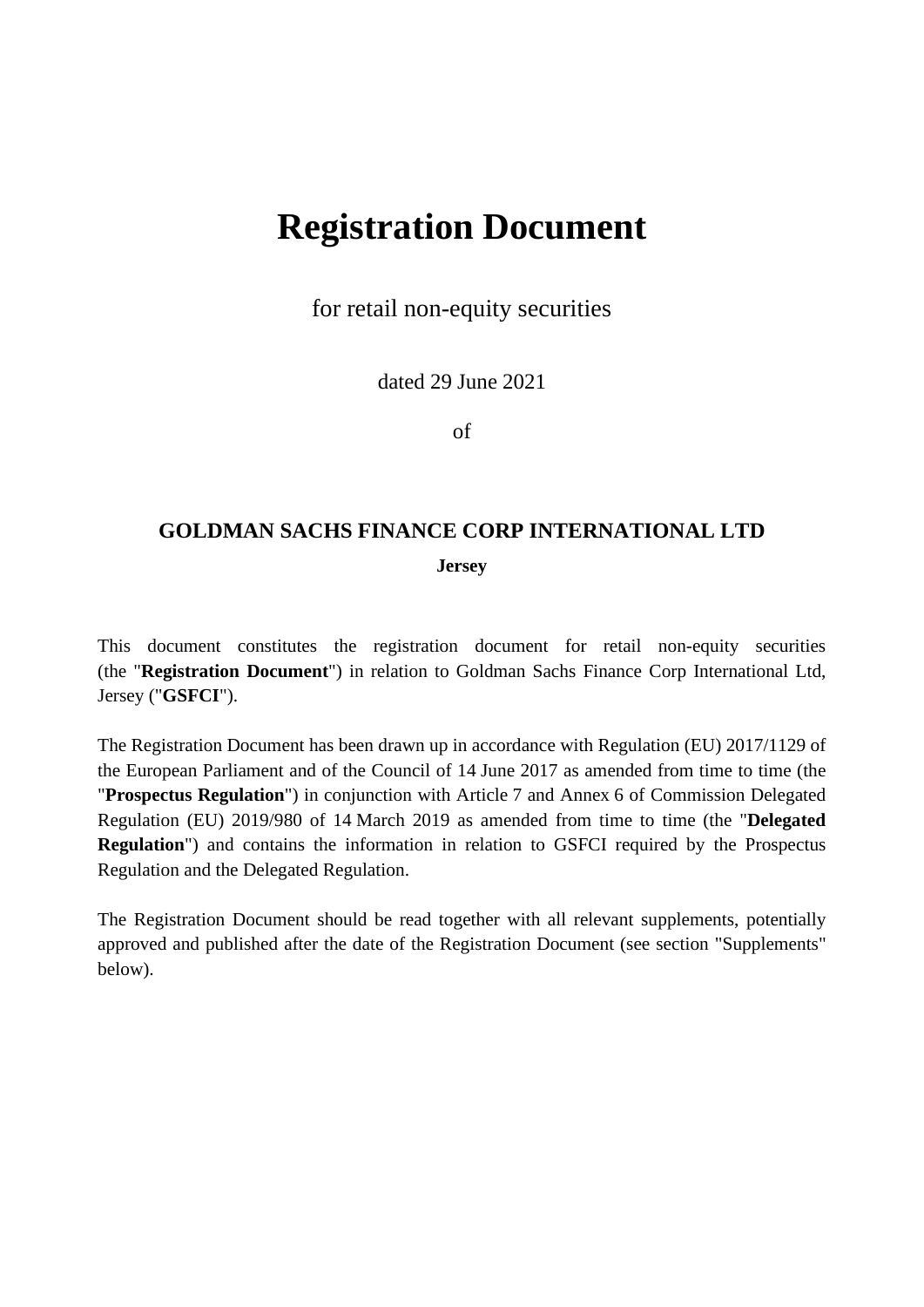# **TABLE OF CONTENTS**

| A.                                                  |      |                                                                                  |  |
|-----------------------------------------------------|------|----------------------------------------------------------------------------------|--|
|                                                     | L.   | RISK AFFECTING GSFCI AS AN AFFILIATE OF GS GROUP3                                |  |
|                                                     | Π.   |                                                                                  |  |
|                                                     | 1.   | Risks relating to the creditworthiness of GSFCI due to the nature of GSFCI as    |  |
|                                                     |      |                                                                                  |  |
|                                                     | 2.   | Risks relating to the creditworthiness of GSFCI due to the dependency of         |  |
|                                                     |      |                                                                                  |  |
|                                                     | 3.   | Risks relating to the creditworthiness of GSFCI as a subsidiary of GSG4          |  |
|                                                     | 4.   |                                                                                  |  |
|                                                     | 5.   |                                                                                  |  |
|                                                     | III. |                                                                                  |  |
|                                                     | 1.   |                                                                                  |  |
|                                                     | 2.   |                                                                                  |  |
|                                                     | IV.  |                                                                                  |  |
| <b>B.</b>                                           |      | <b>GENERAL INFORMATION ON THE REGISTRATION DOCUMENT </b> 8                       |  |
| THE REGISTRATION DOCUMENT AS A PART OF A BASE<br>I. |      |                                                                                  |  |
|                                                     |      |                                                                                  |  |
|                                                     | П.   |                                                                                  |  |
|                                                     | III. |                                                                                  |  |
|                                                     | IV.  |                                                                                  |  |
|                                                     | V.   |                                                                                  |  |
| $\mathbf{C}$ .                                      |      | <b>INFORMATION ABOUT GOLDMAN SACHS FINANCE CORP</b>                              |  |
|                                                     |      |                                                                                  |  |
|                                                     | I.   |                                                                                  |  |
|                                                     | Π.   |                                                                                  |  |
|                                                     | III. |                                                                                  |  |
|                                                     | IV.  |                                                                                  |  |
|                                                     | V.   |                                                                                  |  |
|                                                     | 1.   |                                                                                  |  |
|                                                     | 2.   |                                                                                  |  |
|                                                     | VI.  | FINANCIAL INFORMATION CONCERNING GSFCI'S ASSETS AND                              |  |
|                                                     |      | LIABILITIES, FINANCIAL POSITION AND PROFIT AND LOSSES 14                         |  |
|                                                     | 1.   |                                                                                  |  |
|                                                     | 2.   | Historical financial information for the financial year 201914                   |  |
|                                                     | 3.   |                                                                                  |  |
|                                                     | 4.   |                                                                                  |  |
|                                                     | 5.   |                                                                                  |  |
|                                                     | 6.   | Statements in relation to prospects, financial performance or financial position |  |
|                                                     |      |                                                                                  |  |
|                                                     | VII. |                                                                                  |  |
|                                                     |      |                                                                                  |  |
|                                                     | IX.  |                                                                                  |  |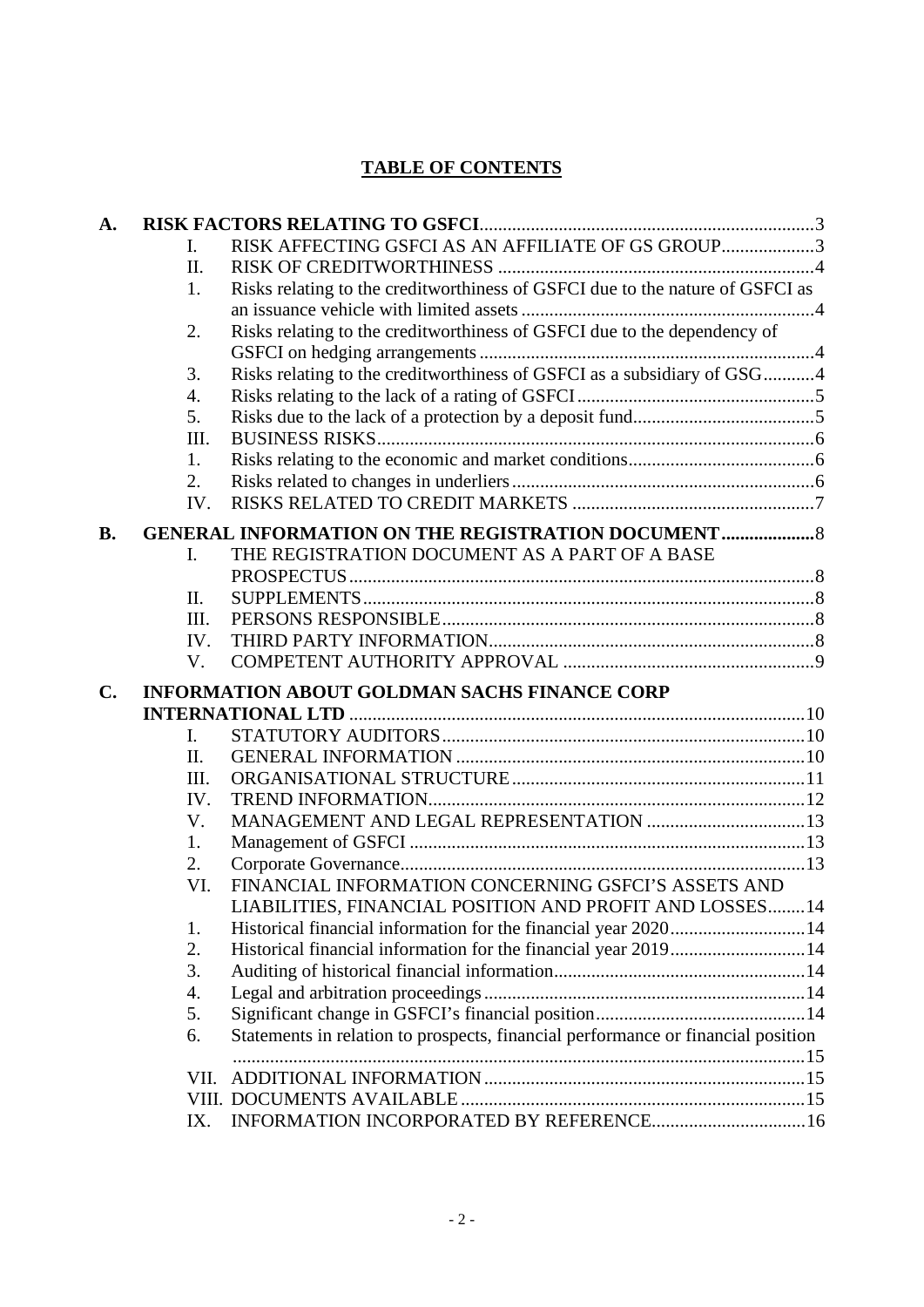# <span id="page-2-0"></span>**A. RISK FACTORS RELATING TO GSFCI**

*The risk factors listed below are divided into categories. Sections A.I. (Risk affecting GSFCI as an affiliate of GS Group) A.II. (Risk of Creditworthiness), A.III. (Business Risks) and A.IV. (Risk related to Credit Markets) each form such a category. If more than one risk factor is included in a category, the most material risk factors shall be mentioned first. The materiality of the risk factors is based on the probability of their occurrence and the expected extent of their negative effects.* 

*Only those risk factors are presented below which are specific to GSFCI and, in the opinion of GSFCI, material for taking an informed investment decision. In addition, investors should carefully read and consider the risk factors described in the securities note for the relevant securities which, in the opinion of GSFCI, are specific and material to such securities. In addition, they should note and consider all other information contained in the Registration Document, the relevant securities note or the relevant (base) prospectus and, if applicable, the relevant final terms and all relevant supplements and, if applicable, all information incorporated by reference in the relevant (base) prospectus or a relevant supplement. Potential investors should also bear in mind that all the risks described may interact and thereby reinforce each other. If any of the risks described in the following materialize, investors could lose some or all of their investment.* 

# <span id="page-2-1"></span>**I. RISK AFFECTING GSFCI AS AN AFFILIATE OF GS GROUP**

GSFCI is a wholly-owned subsidiary of The Goldman Sachs Group, Inc. ("**GSG**" and GSG together with its consolidated subsidiaries, the "**GS Group**"). As a wholly-owned subsidiary, GSFCI relies on various business relationships of GSG and other GS Group affiliates generally, including the ability to receive various services, as well as, in part, the capital and liquidity of GSFCI's ultimate parent, GSG (see section "II.3. Risks relating to the creditworthiness of GSFCI due to the dependency of GSFCI on hedging arrangements" below). GSFCI remains an operating subsidiary of a larger organisation and therefore its interconnectedness within the organisation will continue. Because GSFCI's business relies upon GSG and other GS Group affiliates to a significant extent, risks that could affect these entities could also have a significant impact on GSFCI.

Furthermore, GSFCI relies upon certain GS Group affiliates for various support services, including, but not limited to, hedging arrangements, trade execution, relationship management, settlement and clearing, risk management and other technical, operational and administrative services (see section "II.2. Risks relating to the creditworthiness of GSFCI due to the dependency of GSFCI on hedging arrangements" below).

As a consequence of the foregoing, in the event GSFCI's relationships with other GS Group affiliates are not maintained, for any reason, including as a result of possible strategic decisions that GSG may make from time-to-time or as a result of material adverse changes in GSG's performance, GSFCI's net revenues may decline, the cost of operating and funding its business may increase and GSFCI's business, financial condition and profitability may be materially and adversely affected.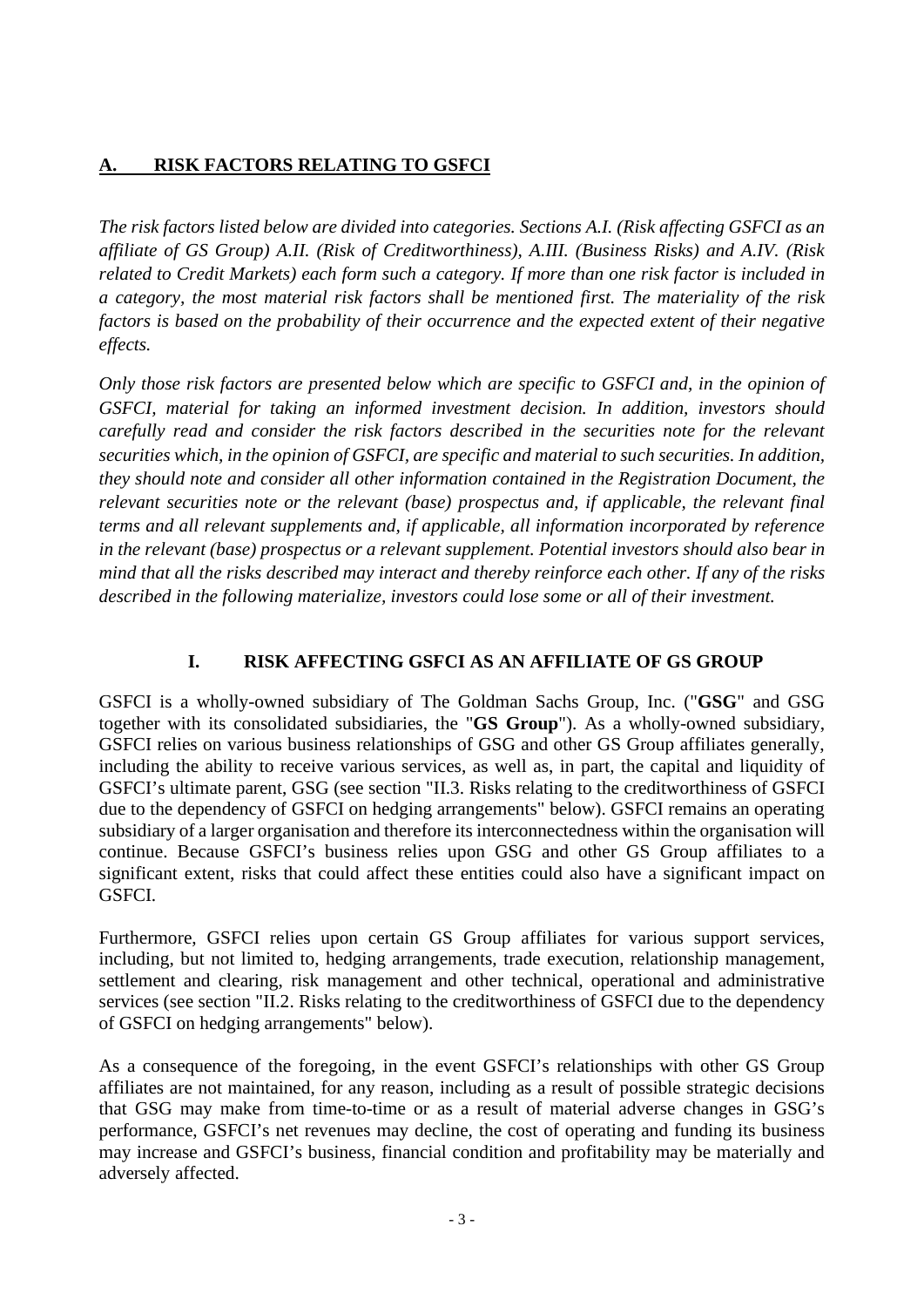## <span id="page-3-1"></span>**II. RISK OF CREDITWORTHINESS**

<span id="page-3-0"></span>Investors should take the creditworthiness of GSFCI (as well as the creditworthiness of GSG) acting as guarantor of securities issued by GSFCI) into account in their investment decisions. Risk of creditworthiness means the risk of insolvency or illiquidity of GSFCI, i.e. a potential, temporary or final inability to fulfill its interest and repayment obligations on time. In case of GSFCI, in this category the subsequent risks can be distinguished. In the category, "Risk of Creditworthiness" the risks are classified according to their materiality. The most material risks are mentioned first.

#### <span id="page-3-2"></span>**1. Risks relating to the creditworthiness of GSFCI due to the nature of GSFCI as an issuance vehicle with limited assets**

GSFCI was established only for the purpose of issuing debt securities, lending these proceeds to affiliates and entering into derivative transactions with affiliates for hedging purposes, and does not carry out any other operating business activities besides that the issued share capital of GSFCI amounts to USD 10,000,000 only as at 31 December 2020. Investors are therefore exposed to a significantly greater credit risk by purchasing the Securities compared to securities issued by an issuer equipped with significantly more capital.

In an extreme case, i.e. in the case of an insolvency of GSFCI, an investment in a security issued by GSFCI may mean the complete loss of the invested amount (**risk of total loss**), if the risk cannot be absorbed by a guarantee issued in favor of the investors.

# <span id="page-3-3"></span>**2. Risks relating to the creditworthiness of GSFCI due to the dependency of GSFCI on hedging arrangements**

To hedge its claims arising from the issued securities, GSFCI enters into hedging transactions with affiliates. In connection therewith, GSFCI is exposed to the risk of default of the parties with whom GSFCI concludes hedging transactions, i.e. GSFCI is exposed to the insolvency risk of the hedging counterparties. Since GSFCI enters into such hedging transactions primarily with Goldman Sachs entities, GSFCI is exposed to a so-called cluster risk compared to other issuers with a more widely spread selection of contracting partners. Therefore, an illiquidity or insolvency of companies affiliated with GSFCI may directly result in an insolvency of GSFCI.

# <span id="page-3-4"></span>**3. Risks relating to the creditworthiness of GSFCI as a subsidiary of GSG**

GSCFI depends on GSG for capital. All of GSFCI's unsecured debt issuances are guaranteed by GSG. The credit ratings of GSG are important to GSFCI's liquidity. A reduction in GSG's credit ratings could adversely affect the GSFCI's liquidity and competitive position, increase borrowing costs or limit access to the capital markets. There is no rating of the company regarding its credit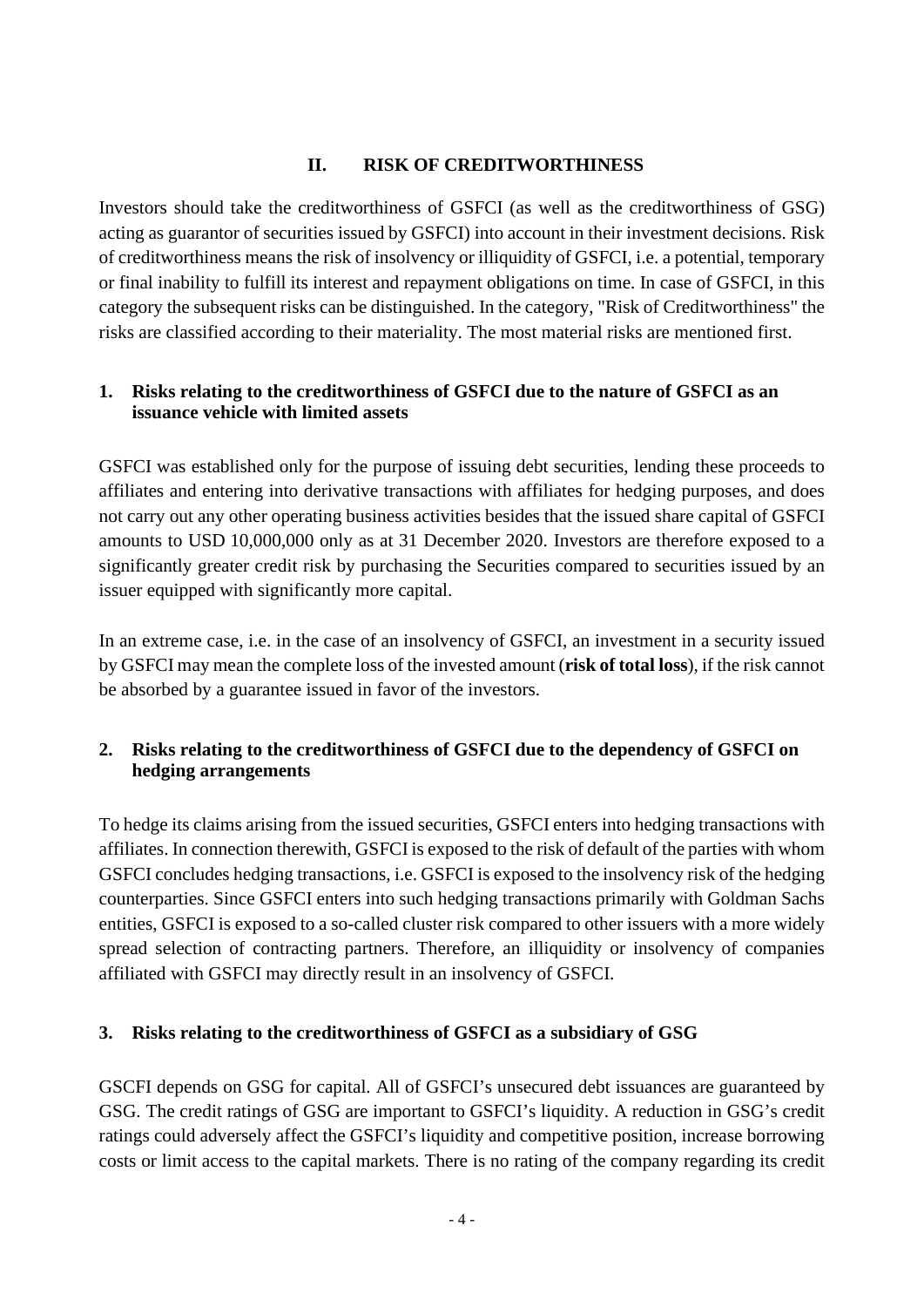risk by renowned rating agencies such as Moody's Investors Service or Standard & Poor's Ratings Services (see section "4. Risks relating to the lack of a rating of GSFCI" below).

GSCFI's liquidity could be impaired by an inability to access unsecured debt markets, an inability to access funds from GSG, or unforeseen outflows of cash.

Investors should note that an insolvency of GSFCI may occur despite of the fact that GSFCI is a subsidiary of GSG. A potential failure of GSG or a company affiliated with GSG and measures taken in accordance with the U.S. Resolution Regimes may also affect GSFCI. Under current law, GSFCI, as a non-U.S. entity, is not itself eligible to be placed into proceedings under the U.S. Special Resolution Regimes. However, GSG's resolution under the U.S. Resolution Regimes could have an impact on GSFCI as a direct subsidiary of GSG. The strategy described in the resolution plan of GSG is a variant of the single point of entry resolution strategy according to which subsidiaries would be recapitalized and be provided liquidity by the parent company in order to enable subsidiaries to continue to operate their business. Losses at the subsidiary level would be transferred to the parent company in order to avoid the resolution of the subsidiary. However, going forward the strategy may change. In this case, GSG's resolution may affect GSFCI as its subsidiary and measures under the U.S. Special Resolution Regime may become directly applicable to GSFCI.

It is to be further noted that except for the guarantee of GSG no further credit enhancement is provided. As a consequence, in case the guarantor fails to satisfy the liabilities arising from the guarantee, investors may lose parts of their investment or their entire investment (**risk of total loss**).

# <span id="page-4-0"></span>**4. Risks relating to the lack of a rating of GSFCI**

Investors should furthermore note that a rating is only available in relation to GSG and not in relation to GSFCI. As a consequence, investors cannot compare the creditworthiness of GSFCI with other issuers since there is no rating of the Issuer by renowned rating agencies such as Moody's or Standard and Poor's. Due to the lack of a rating, there is an increased uncertainty in relation to the creditworthiness of GSFCI.

# <span id="page-4-1"></span>**5. Risks due to the lack of a protection by a deposit fund**

In respect of GSFCI's creditworthiness, investors should also note that GSFCI is not connected to a deposit protection fund or similar safety system, which would cover all or part of the claims of holders of securities in the case of an insolvency of GSFCI. As a consequence, in case of insolvency of GSFCI there is no system or mechanism which would protect investors against losses of the capital invested.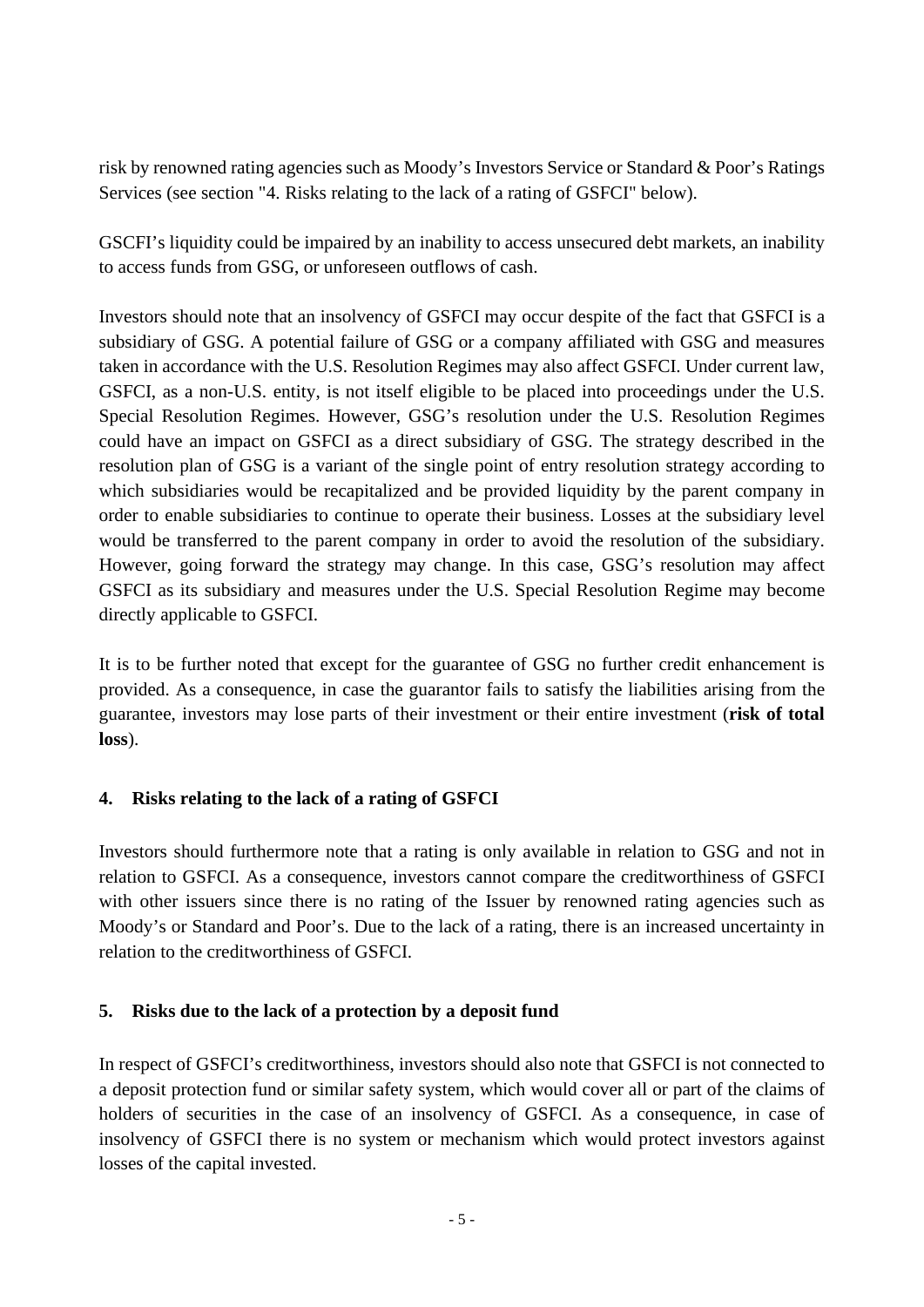#### **III. BUSINESS RISKS**

<span id="page-5-0"></span>In the category, "Business Risks" the risks are classified according to their materiality. The most material risks are mentioned first.

#### <span id="page-5-1"></span>**1. Risks relating to the economic and market conditions**

GSFCI is primarily involved in the issuance of debt securities in a number of markets and the proceeds from these debt securities are lent to affiliates. The activity of GSFCI and its annual issuance volume is affected both by positive and negative developments in the markets where it carries out its business activity. A difficult general economic situation may lead to a lower issuance volume and negatively affect GSFCI's earnings. The market of these debt securities depends particularly on the development of capital markets, which are in turn affected by the general situation of the world economy, as well as the economic and political conditions in the respective countries. A difficult general economic situation may lead to a lower issuance volume and negatively affect GSFCI's earnings situation, because e.g. it earns less fee revenues due to lower transaction volumes.

# <span id="page-5-2"></span>**2. Risks related to changes in underliers**

Certain of GSFCI's businesses and its funding may be adversely affected by changes in the reference rates, currencies, indexes, baskets, exchange-traded funds ("**ETFs**") or other financial metric (the underlier) to which the products offered by GSFCI or funding raised by GSFCI are linked, in particular by changes in or the discontinuance of IBORs, in particular London Interbank Offered Rate ("**LIBOR**").

Many of the products that GSFCI owns or that it issues, such as structured notes, warrants, swaps or security-based swaps, pay interest or determine the principal amount to be paid at maturity or in the event of default by reference to rates or by reference to another underlier. In the event that the composition of the underlier is significantly changed, by reference to rules governing such underlier or otherwise, the underlier ceases to exist (for example, in the event that the LIBOR is discontinued, a country withdraws from the Euro or links its currency to or delinks its currency from another currency or benchmark, or an index or ETF sponsor materially alters the composition of an index or ETF) or the underlier ceases to be recognised as an acceptable market benchmark, GSFCI may experience pricing volatility, loss of market share in certain products, adverse tax or accounting impacts, compliance, legal and operational costs and risks associated with systems disruption, model disruption and other business continuity issues.

There is uncertainty as to how the financial services industry will address the discontinuance of designated rates in contracts and financial instruments or such designated rates ceasing to be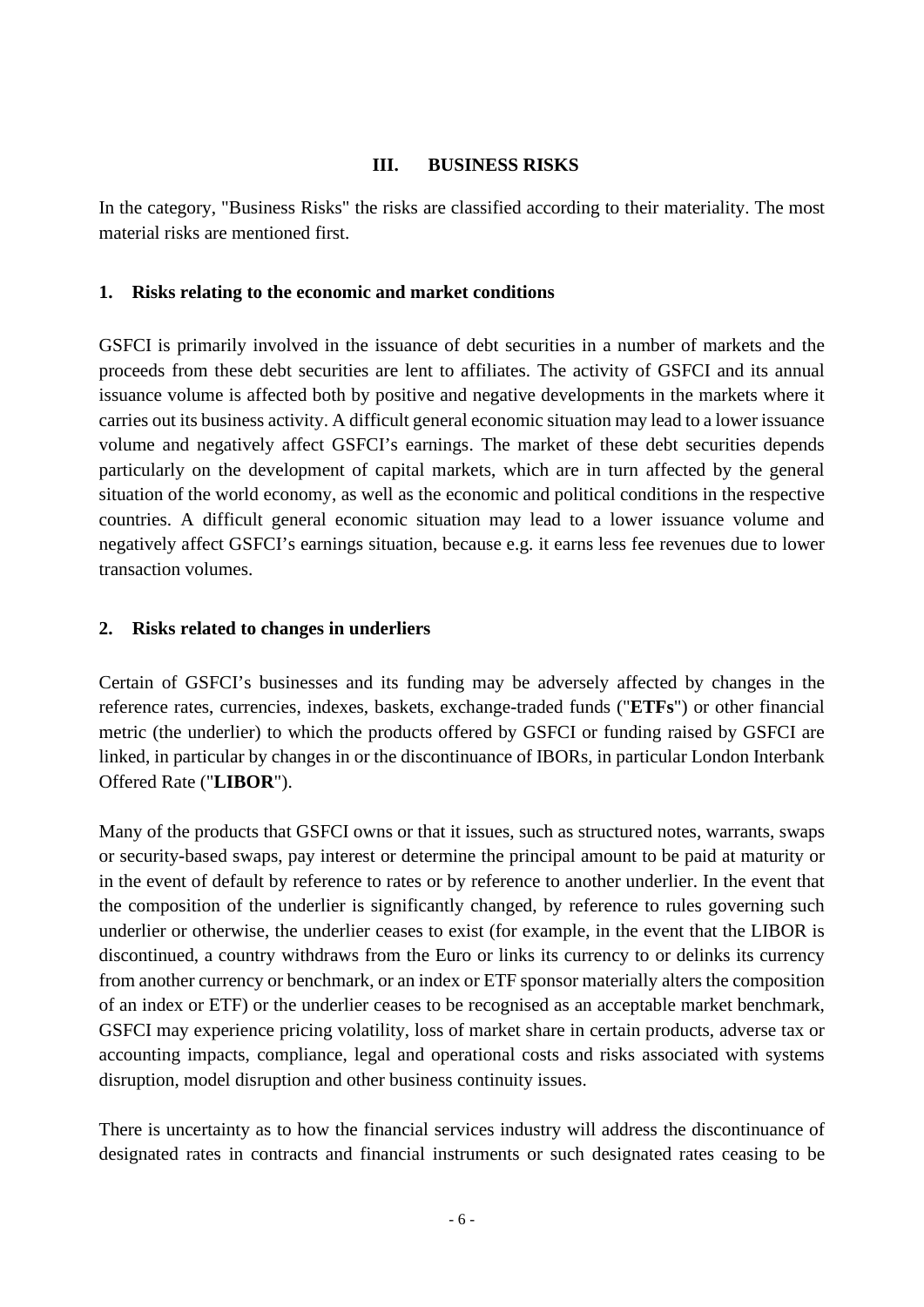acceptable reference rates. This uncertainty could ultimately result in client disputes and litigation surrounding the proper interpretation of GSFCI's IBOR-based contracts and financial instruments.

#### **IV. RISKS RELATED TO CREDIT MARKETS**

<span id="page-6-0"></span>Widening credit spreads for GSG, as well as significant declines in the availability of credit, could adversely affect GSFCI's ability to borrow on an unsecured basis. GSFCI issues debt securities, the proceeds of which are onward lent to GSG and/or its affiliates. Any disruptions in the credit markets may make it harder and more expensive to obtain funding for GSG's (together with its consolidated subsidiaries) businesses.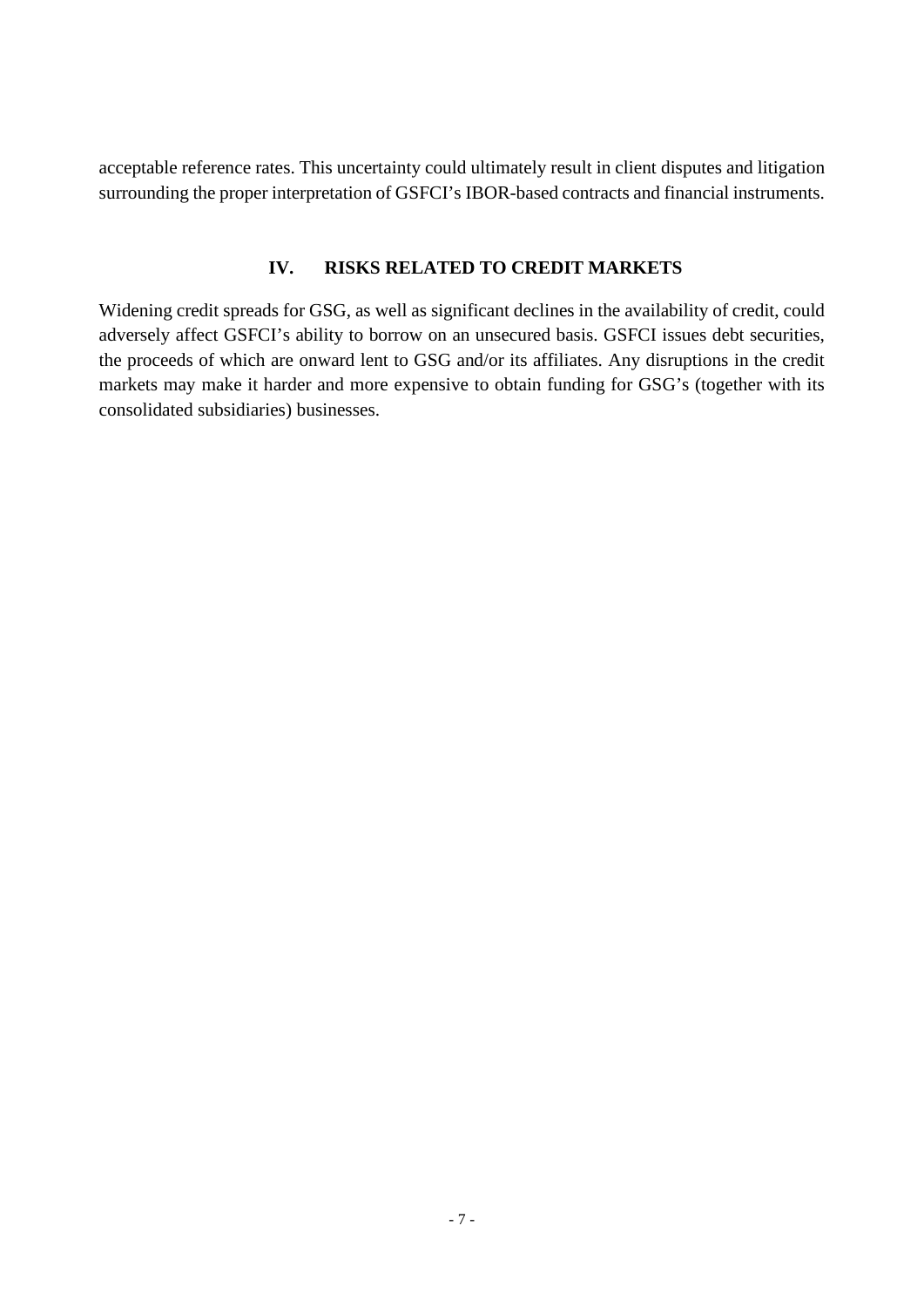#### <span id="page-7-0"></span>**B. GENERAL INFORMATION ON THE REGISTRATION DOCUMENT**

#### <span id="page-7-1"></span>**I. THE REGISTRATION DOCUMENT AS A PART OF A BASE PROSPECTUS**

Within the meaning of Article 8 paragraph 6 sentence 1 of the Prospectus Regulation the Registration Document will either form a constituent part of a base prospectus consisting of separate documents or the Registration Document will be incorporated by reference into a base prospectus drawn up as s single document.

The Registration Document and/or the other separate documents of the base prospectus are available on the website www.gs.de under the sections "About us", "GS Products", "Base Prospectus" and/or "Registration Documents".

#### **II. SUPPLEMENTS**

<span id="page-7-2"></span>The information in the Registration Document is supplemented, corrected or clarified ("**updated**") by way of future supplements under the conditions as laid out in Article 23 of the Prospectus Regulation.

All supplements will be published on the website www.gs.de under the sections "About us", "GS Products", "Base Prospectus" and/or "Registration Documents".

A supplement to the Registration Document will be published if there is a significant new factor or a material mistake or a material inaccuracy relating to the information included in the Registration Document which may affect the assessment of the securities.

#### **III. PERSONS RESPONSIBLE**

<span id="page-7-3"></span>Goldman Sachs Finance Corp International Ltd, Jersey, accepts responsibility for the information provided in the Registration Document. It furthermore declares that the information contained in the Registration Document is, to the best of its knowledge, in accordance with the facts and that the Registration Document makes no omission likely to affect its import.

#### **IV. THIRD PARTY INFORMATION**

<span id="page-7-4"></span>Where information has been sourced from a third party, GSFCI confirms that this information has been accurately reproduced and that, as far as GSFCI is aware and is able to ascertain from information published by that third party, no facts have been omitted which would render the reproduced information incorrect or misleading.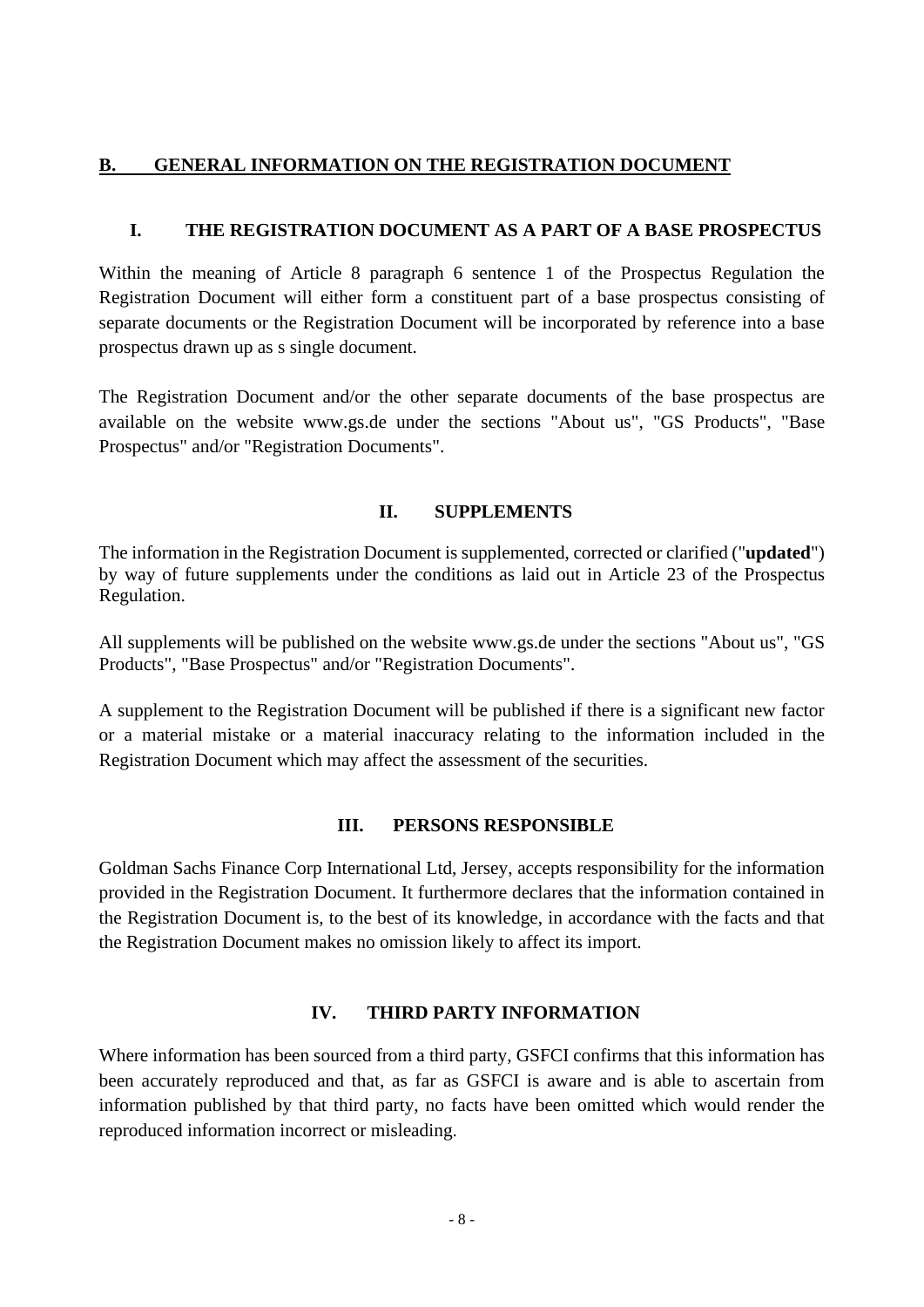#### **V. COMPETENT AUTHORITY APPROVAL**

<span id="page-8-0"></span>In connection with the approval of the Registration Document the following should be noted:

- a) the Registration Document has been approved by the German Federal Supervisory Authority (*Bundesanstalt für Finanzdienstleistungsaufsicht –* "**BaFin**"), as competent authority (the "**Competent Authority**") under Regulation (EU) 2017/1129;
- b) BaFin only approves this Registration Document as meeting the standards of completeness, comprehensibility and consistency imposed by Regulation (EU) 2017/1129; and
- c) the approval should not be considered as an endorsement of GSFCI that is the subject of this Registration Document.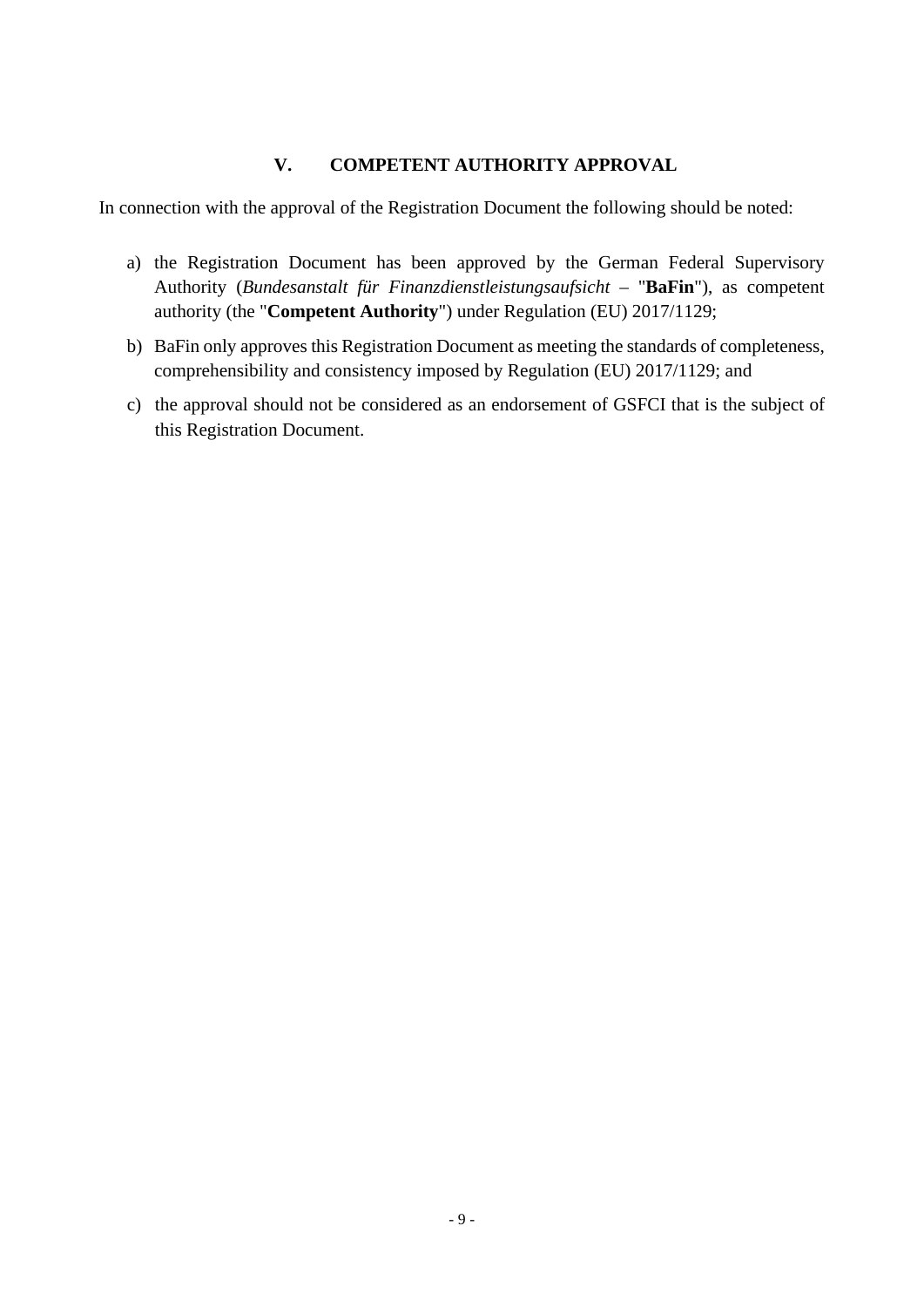# <span id="page-9-0"></span>**INFORMATION ABOUT GOLDMAN SACHS FINANCE CORP INTERNATIONAL LTD**

#### **I. STATUTORY AUDITORS**

<span id="page-9-1"></span>The annual financial statements of GSFCI for the periods ended 31 December 2020 and 31 December 2019 have been audited without qualification by PricewaterhouseCoopers LLP, Chartered Accountants and Statutory Auditors, of 7 More London Riverside, London, SE1 2RT in accordance with the laws of England. PricewaterhouseCoopers LLP is a registered member of the Institute of Chartered Accountants in England and Wales.

#### **II. GENERAL INFORMATION**

<span id="page-9-2"></span>GSFCI is acting under the legal and the commercial name "Goldman Sachs Finance Corp International Ltd" and was incorporated in Jersey on 19 October 2016 as a public company with limited liability under the Companies (Jersey) Law 1991 for an unlimited duration. GSFCI's registered office is at 22 Grenville Street, St. Helier, Jersey JE4 8PX (telephone number +44 (0) 1534 676 000). GSFCI is registered with the Companies Registry in Jersey with registration number 122341. It has the following legal entity identifier (LEI): 549300KQWCT26VXWW684

GSFCI has been established for the purpose of issuing debt securities (including structured notes, warrants and certificates) in a number of European and Asian markets (e.g. Switzerland, France, The Netherlands United Kingdom, Hong Kong and Singapore), lending and entering into derivatives transactions with its affiliates. The securities issued by GSFCI are sold to Goldman Sachs Bank Europe SE ("**GSBE**") or an appropriately licensed affiliate of GSBE.

GSFCI issues debt securities primarily to raise funding which is lent to affiliates.

There has not been any material change in the borrowing and funding structure of GSFCI since the last financial year (31 December 2020).

There have been no recent events particular to GSFCI which are to a material extent relevant to the evaluation of GSFCI's solvency.

No credit ratings have been assigned to GSFCI.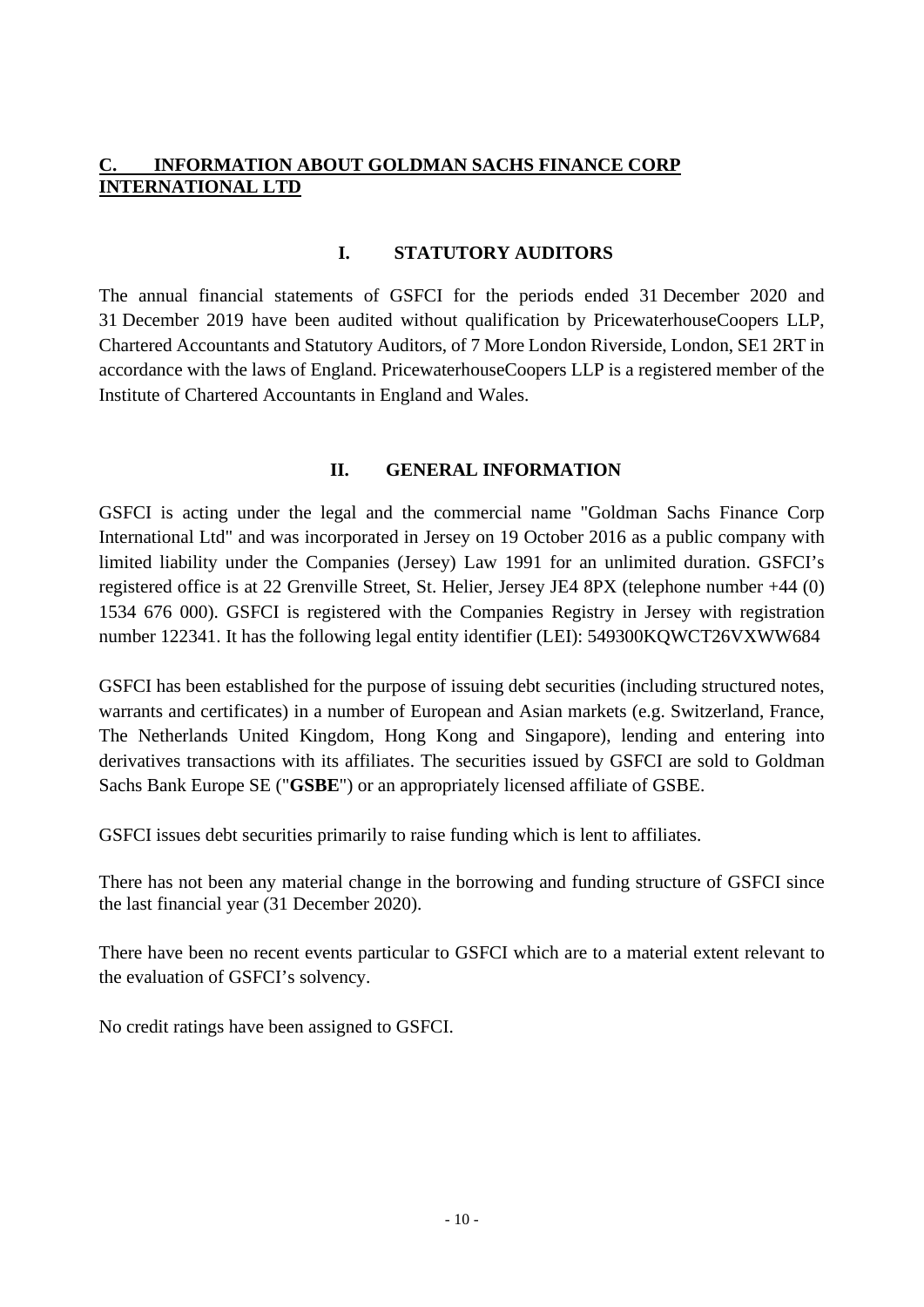#### **III. ORGANISATIONAL STRUCTURE**

<span id="page-10-0"></span>GSFCI is a wholly-owned subsidiary of GS Global Markets, Inc. ("**GS GM**"). GS GM is a whollyowned subsidiary of The Goldman Sachs Group, Inc. GSG together with its affiliated companies is a globally active financial institution. Through its offices in the USA and the leading financial centres of the world, The Goldman Sachs Group, Inc. is active in the financial services industry, divided into the segments (i) Investment Banking which includes advice with respect to mergers and acquisitions, divestitures, restructurings and spin-offs as well as public offerings and private placements of a wide range of securities and other financial instruments and also corporate lending (ii) Global Markets which includes client execution activities related to making markets in credit products, interest rate products, mortgages, currencies, commodities and shares, (iii) Asset Management which includes in particular investments (directly and indirectly through funds) and loans in various asset classes as well as investments by Goldman Sachs in consolidated investment entities and (iv) Consumer & Wealth Management.

GSFCI is part of a group of companies of which The Goldman Sachs Group, Inc. is the holding company, and transacts with, and depends on, entities within such group accordingly.

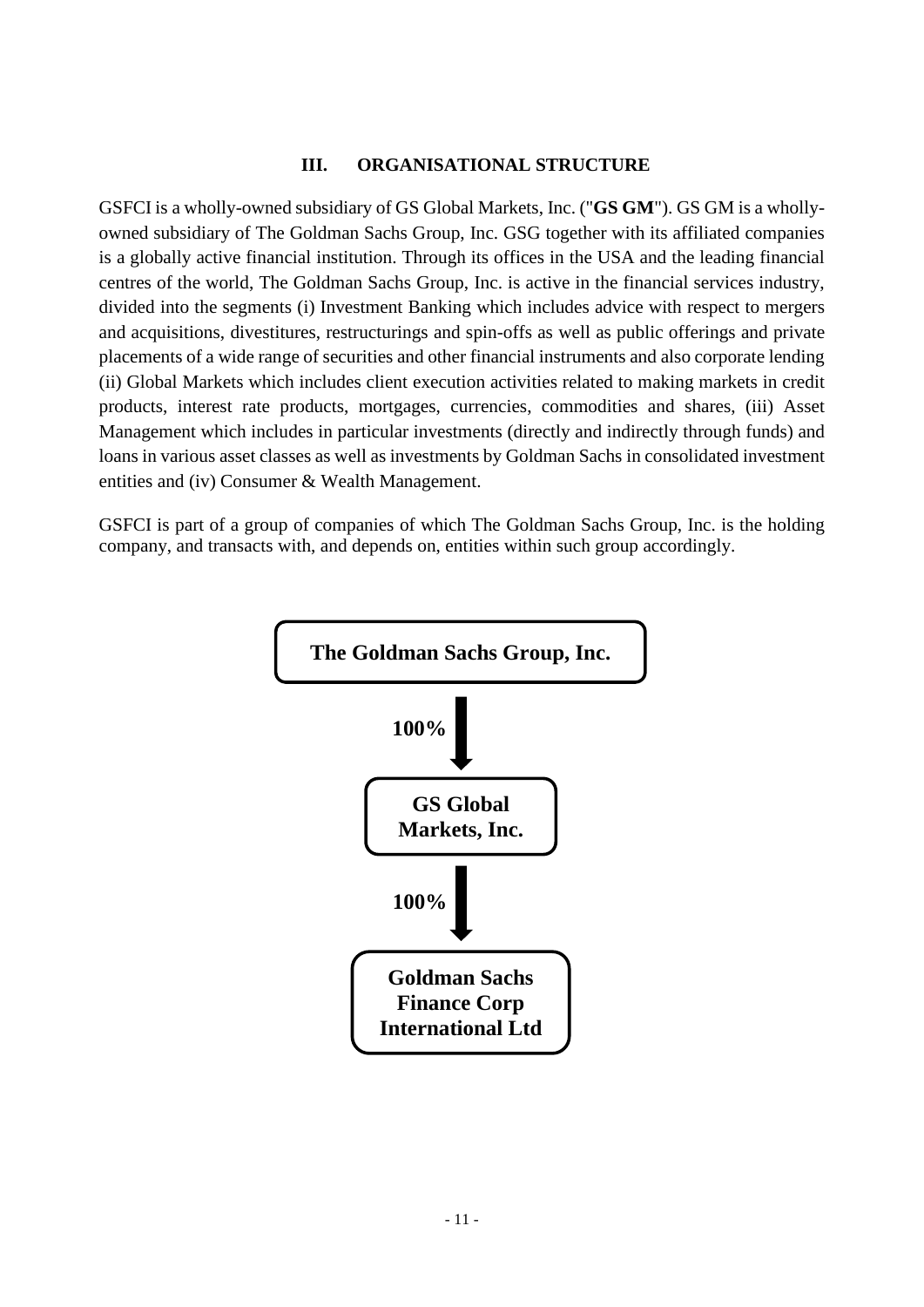#### **IV. TREND INFORMATION**

<span id="page-11-0"></span>Since the date of its last audited financial statements (31 December 2020), there has been no material adverse change in the prospects of GSFCI.

Since the end of the last financial period for which financial information has been published (31 December 2020), there has been no significant change in the financial performance of GSFCI.

No significant change in GSFCI's principal business activities is currently expected. As at the date of this Registration Document, there continues to be uncertainty regarding the impact of coronavirus (COVID-19) on the near term economic outlook, even as efforts to distribute vaccines are underway. While GSFCI continues to successfully ensure continuity of business operations on behalf of its clients, the extent of the impact of COVID-19 on GSFCI's operational and financial performance, will depend on future developments, including the duration and continued spread of the outbreak.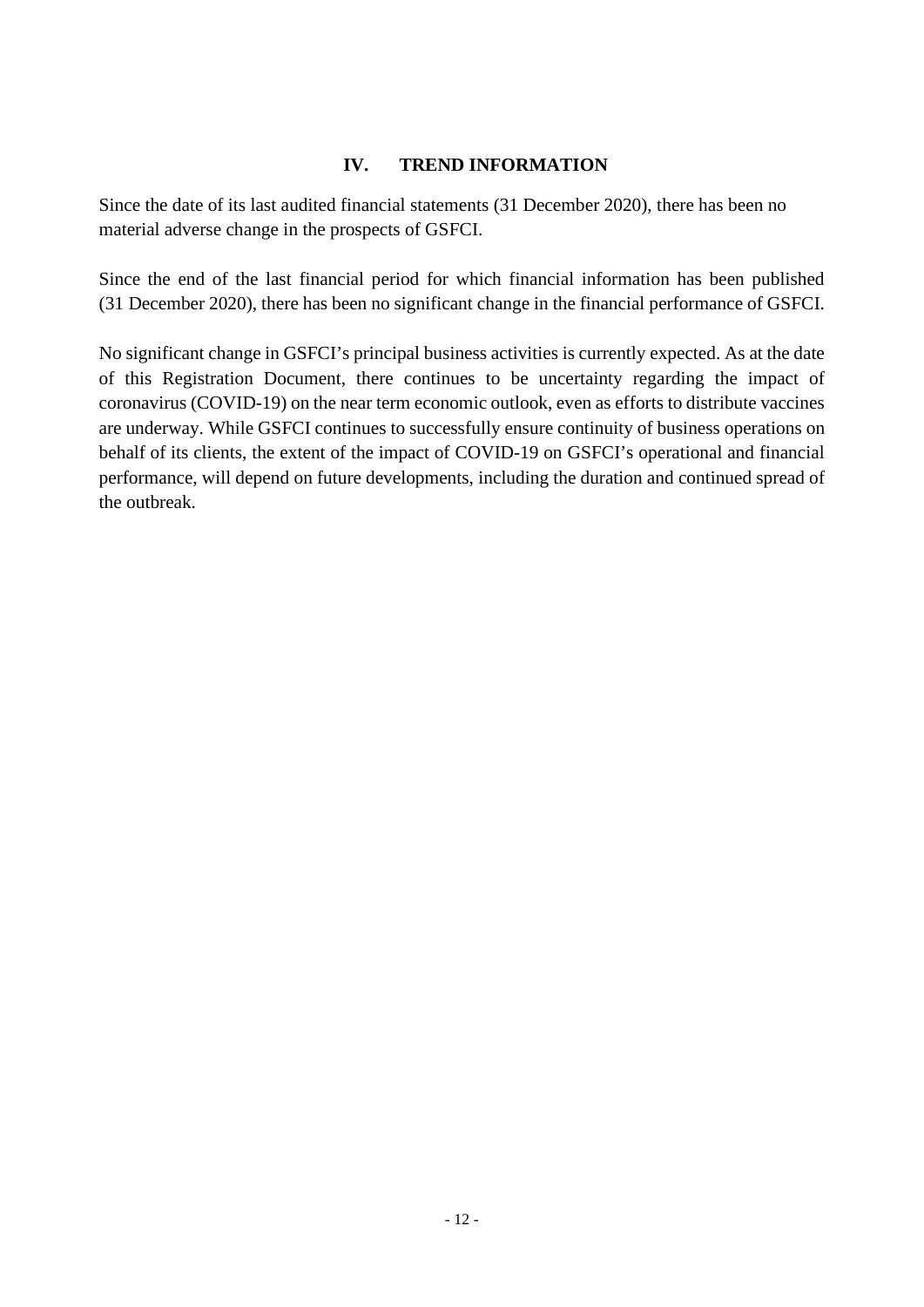# <span id="page-12-0"></span>**V. MANAGEMENT AND LEGAL REPRESENTATION**

## <span id="page-12-1"></span>**1. Management of GSFCI**

As at the date of the Registration Document the directors of GSFCI and their business position and business addresses are as follows:

| <b>Name</b>                       | <b>Position</b> | <b>Business Address</b>               |  |
|-----------------------------------|-----------------|---------------------------------------|--|
| Anshuman Bajpayi                  | Director        | Helios Business Park,                 |  |
|                                   |                 | 150 Outer Ring Road                   |  |
|                                   |                 | Kadubeesanahalli, Bengaluru           |  |
|                                   |                 | 560103, India                         |  |
| Kevin Kochar                      | Director        | <b>Crystal Downs</b>                  |  |
|                                   |                 | Embassy Golf Links Business Park, Off |  |
|                                   |                 | Intermediate Ring Road                |  |
|                                   |                 | (Indiranagar - Koramangala) Domlur    |  |
|                                   |                 | Bengaluru                             |  |
| Maryline Stephanie Juliette Mertz | Director        | <b>Plumtree Court</b>                 |  |
|                                   |                 | 25 Shoe Lane                          |  |
|                                   |                 | London EC4A 4AU                       |  |
| Monique Rollins                   | Director        | 200 West Street                       |  |
|                                   |                 | New York, NY                          |  |
|                                   |                 | 10282 United States                   |  |

The company secretary of GSFCI is Mourant Secretaries (Jersey) Limited whose business address is 22 Grenville Street, St. Helier, Jersey JE4 8PX.

There are no potential conflicts of interest between the obligations of the directors listed above with regard to GSFCI and their private interests and/or other obligations.

#### <span id="page-12-2"></span>**2. Corporate Governance**

There is no published corporate governance regime in Jersey; however, the Directors recognise the importance of sound corporate governance and endeavour to follow best practice for a company of its equivalent size, stage of development and resources.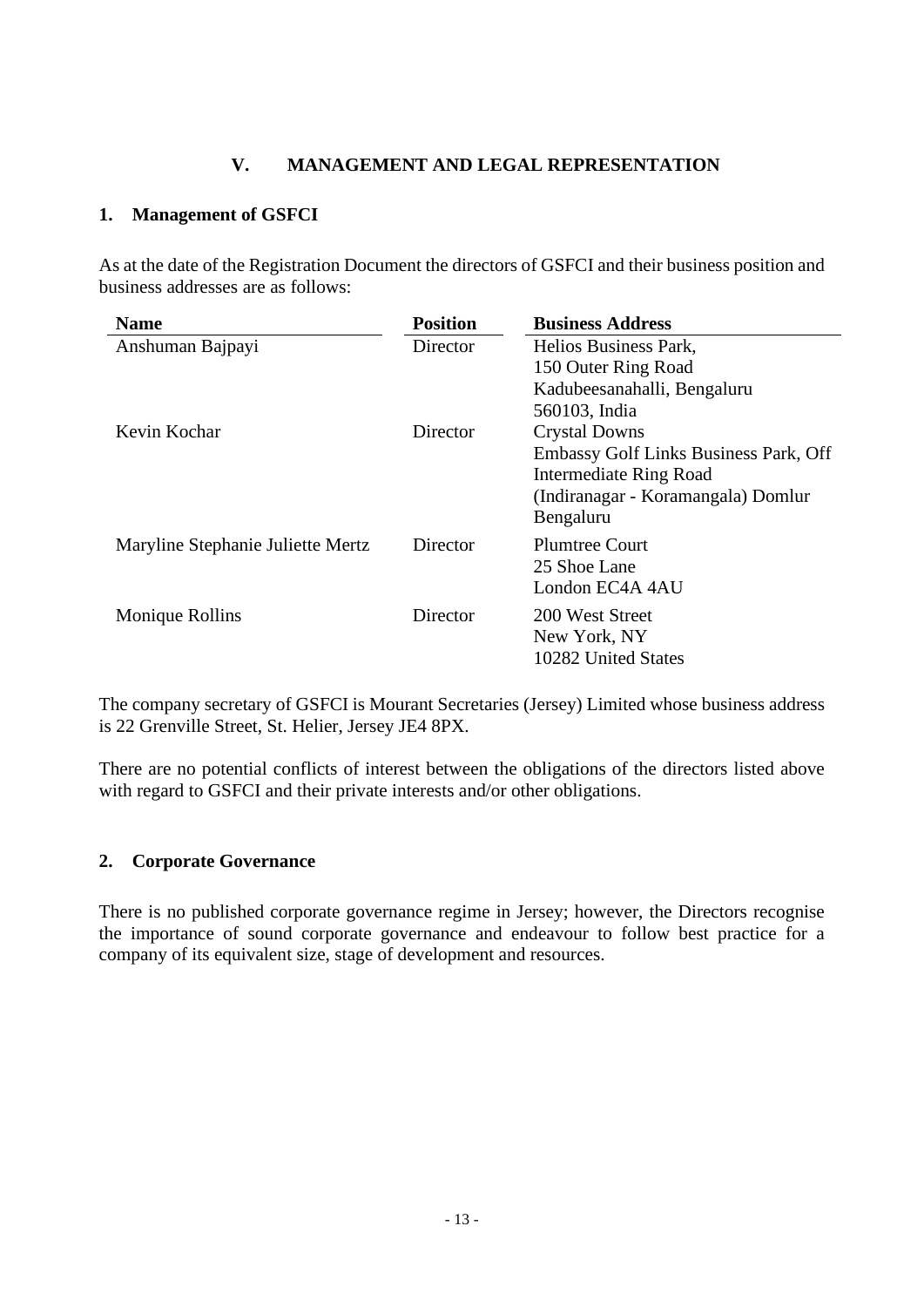# <span id="page-13-0"></span>**VI. FINANCIAL INFORMATION CONCERNING GSFCI'S ASSETS AND LIABILITIES, FINANCIAL POSITION AND PROFIT AND LOSSES**

# <span id="page-13-1"></span>**1. Historical financial information for the financial year 2020**

The Annual Report for the financial year ended 31 December 2020 of GSFCI ("**GSFCI Annual Report 2020**"), which includes the management report and the audited financial statements of GSFCI for the period ended 31 December 2020 ("**GSFCI's Financial Statements 2020**") prepared in accordance with International Financial Reporting Standards ("**IFRS**") as endorsed in the European Union are incorporated by reference pursuant to Article 19 of the Prospectus Regulation (detailed information about the pages in the financial statements can be found in section "IX. Information incorporated by reference").

# <span id="page-13-2"></span>**2. Historical financial information for the financial year 2019**

The Annual Report for the financial year ended 31 December 2019 of GSFCI ("**GSFCI Annual Report 2019**"), which includes the management report and the audited financial statements of GSFCI for the period ended 31 December 2019 ("**GSFCI's Financial Statements 2019**") prepared under United Kingdom Generally Accepted Accounting Practices ("**U.K. GAAP**") in accordance with FRS 101 Reduced Disclosure Framework ("**FRS 101**") are incorporated by reference pursuant to Article 19 of the Prospectus Regulation (detailed information about the pages in the financial statements can be found in section "IX. Information incorporated by reference").

# <span id="page-13-3"></span>**3. Auditing of historical financial information**

PricewaterhouseCoopers LLP audited (i) GSFCI's Financial Statements 2020 and (ii) GSFCI's Financial Statements 2019 and issued in each case an unqualified audit report.

# <span id="page-13-4"></span>**4. Legal and arbitration proceedings**

During the last 12 months, there were no governmental, legal or arbitration proceedings which may have, or have had in the recent past, significant effects on GSFCI's financial position or profitability, and none of them were settled during the last 12 months, respectively. Neither are there any such proceedings pending or threatened of which GSFCI is aware.

# <span id="page-13-5"></span>**5. Significant change in GSFCI's financial position**

There has been no significant change in the financial position of GSFCI since 31 December 2020.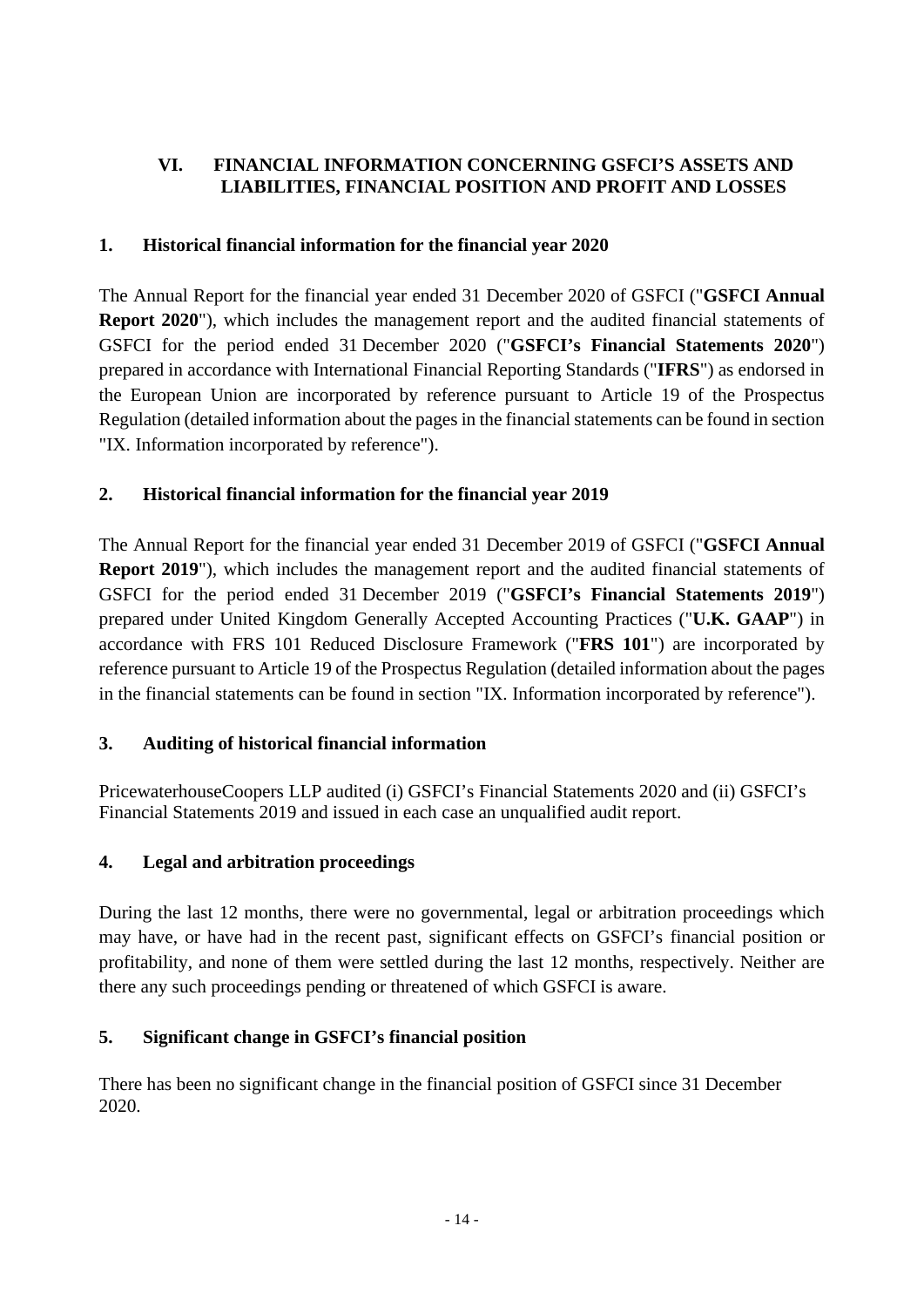#### <span id="page-14-0"></span>**6. Statements in relation to prospects, financial performance or financial position**

In this Registration Document, where GSFCI makes statements that "there has been no material adverse change in the prospects", "there has been no significant change in the financial performance" and "no significant change in the financial position" of GSFCI, references in these statements to the "prospects", "financial performance" and "financial position" of GSFCI are specifically to the respective ability of GSFCI to meet its full payment obligations under the Securities in a timely manner. Material information about GSFCI's prospects, financial performance and financial position is included in the GSFCI Annual Report 2020 and the GSFCI Annual Report 2019, which are incorporated by reference pursuant to Article 19 of the Prospectus Regulation into this Registration Document (detailed information about the pages in the financial statements can be found in section "IX. Information incorporated by reference").

#### **VII. ADDITIONAL INFORMATION**

#### <span id="page-14-1"></span>**Share capital**

The authorised share capital of GSFCI is USD 10,000,000 divided into 10,000,000 ordinary shares of a par value of USD 1.00 each. As at the date of this Registration Document, there are 5,000,007 ordinary shares in issue, all of which are fully paid-up and are held by GS GM. All the shares have equal voting rights based on nominal values, their respective rights, including the right to dividends, are governed by the Articles of Association and applicable law.

As at the date of this Registration Document, there are no outstanding convertible bonds or options which have been issued by GSFCI on the GFSCI's issued ordinary shares.

# **VIII. DOCUMENTS AVAILABLE**

<span id="page-14-2"></span>During the validity of the Registration Document, the following documents may be inspected in electronic form on the following websites:

- the up-to-date Memorandum and Articles of Association of Goldman Sachs Finance Corp International Ltd: [https://www.goldmansachs.com/investor-relations/redirects/M-and-](https://www.goldmansachs.com/investor-relations/redirects/M-and-As-Final-prepared-by-MO-Legal-Signed)[As-Final-prepared-by-MO-Legal-Signed;](https://www.goldmansachs.com/investor-relations/redirects/M-and-As-Final-prepared-by-MO-Legal-Signed)
- GSFCI Annual Report 2020 [https://www.goldmansachs.com/investor](https://www.goldmansachs.com/investor-relations/financials/current/subsidiary-financial-info/gsfci/gsfci-31-dec-2020-financial-statements.pdf)[relations/financials/current/subsidiary-financial-info/gsfci/gsfci-31-dec-2020-financial](https://www.goldmansachs.com/investor-relations/financials/current/subsidiary-financial-info/gsfci/gsfci-31-dec-2020-financial-statements.pdf)statements.pdf; and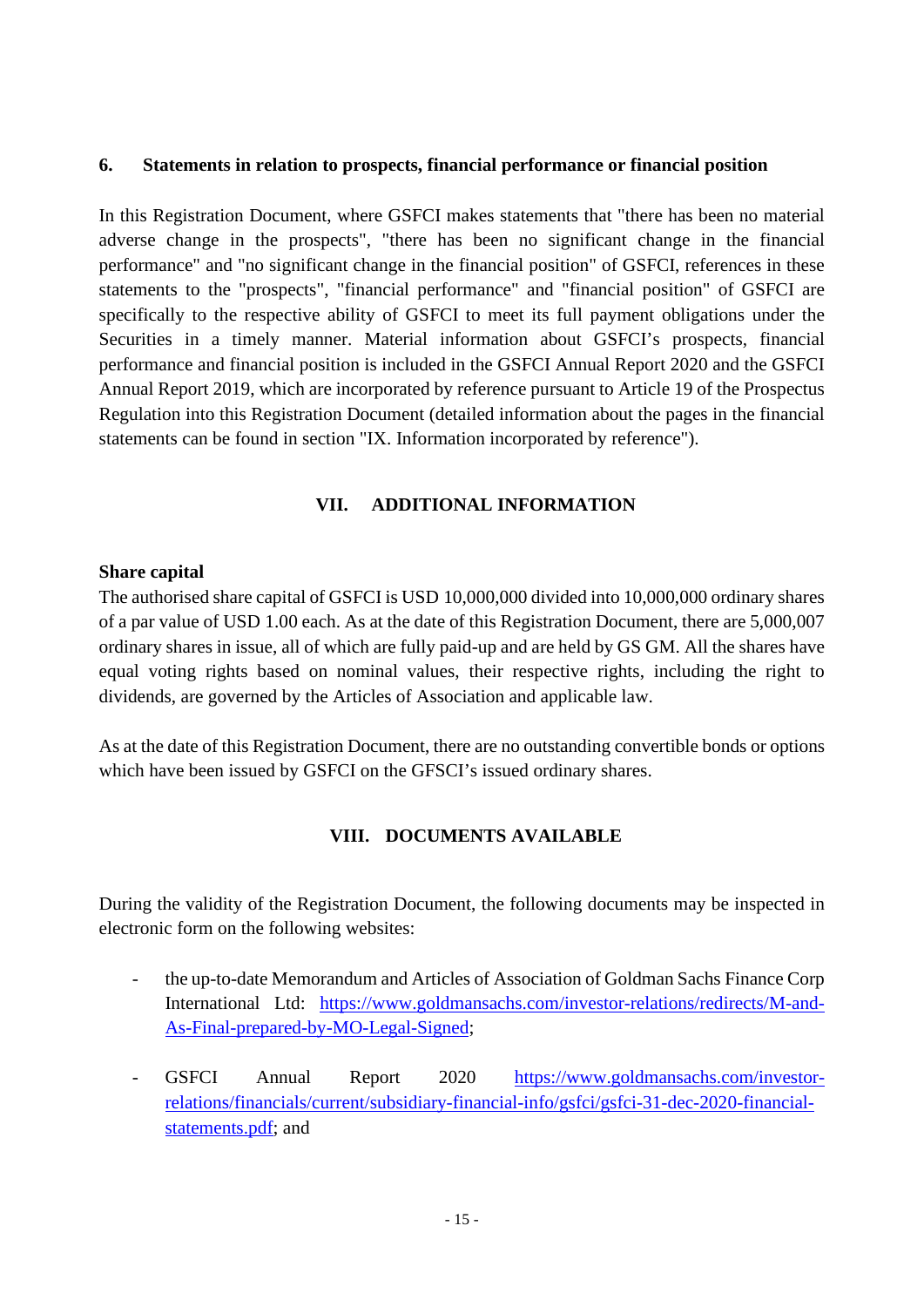- GSFCI Annual Report 2019 [https://www.goldmansachs.com/investor](https://www.goldmansachs.com/investor-relations/financials/archived/subsidiary-financial-info/gsfci/gsfci-31-december-2019-financial-statements.pdf)[relations/financials/archived/subsidiary-financial-info/gsfci/gsfci-31-december-2019](https://www.goldmansachs.com/investor-relations/financials/archived/subsidiary-financial-info/gsfci/gsfci-31-december-2019-financial-statements.pdf) [financial-statements.pdf.](https://www.goldmansachs.com/investor-relations/financials/archived/subsidiary-financial-info/gsfci/gsfci-31-december-2019-financial-statements.pdf) 

Information contained on such websites shall not form part of this Registration Document and has not been scrutinized or approved by the Competent Authority, unless specified differently in section "IX. Information incorporated by reference" below.

# <span id="page-15-0"></span>**IX. INFORMATION INCORPORATED BY REFERENCE**

The Registration Document should be read and construed in conjunction with the information incorporated by reference into this Registration Document. The information set forth under *2. (Information*) below contained in the documents set forth under *1. (Documents*) below which have been previously published and filed with the Competent Authority which is hereby incorporated by reference into this Registration Document and deemed to form a part of this Registration Document.

#### **1. Documents**

- GSFCI Annual Report 2020

- GSFCI Annual Report 2019

# **2. Information**

The table below sets out the relevant page references for the information incorporated into this Registration Document by reference. Information contained in the documents is incorporated by reference into this Registration Document. Insofar as reference is made to certain parts of the documents only these parts shall form part of the Registration Document and all other information contained in the documents is either not relevant for the investor or is covered elsewhere in this Registration Document.